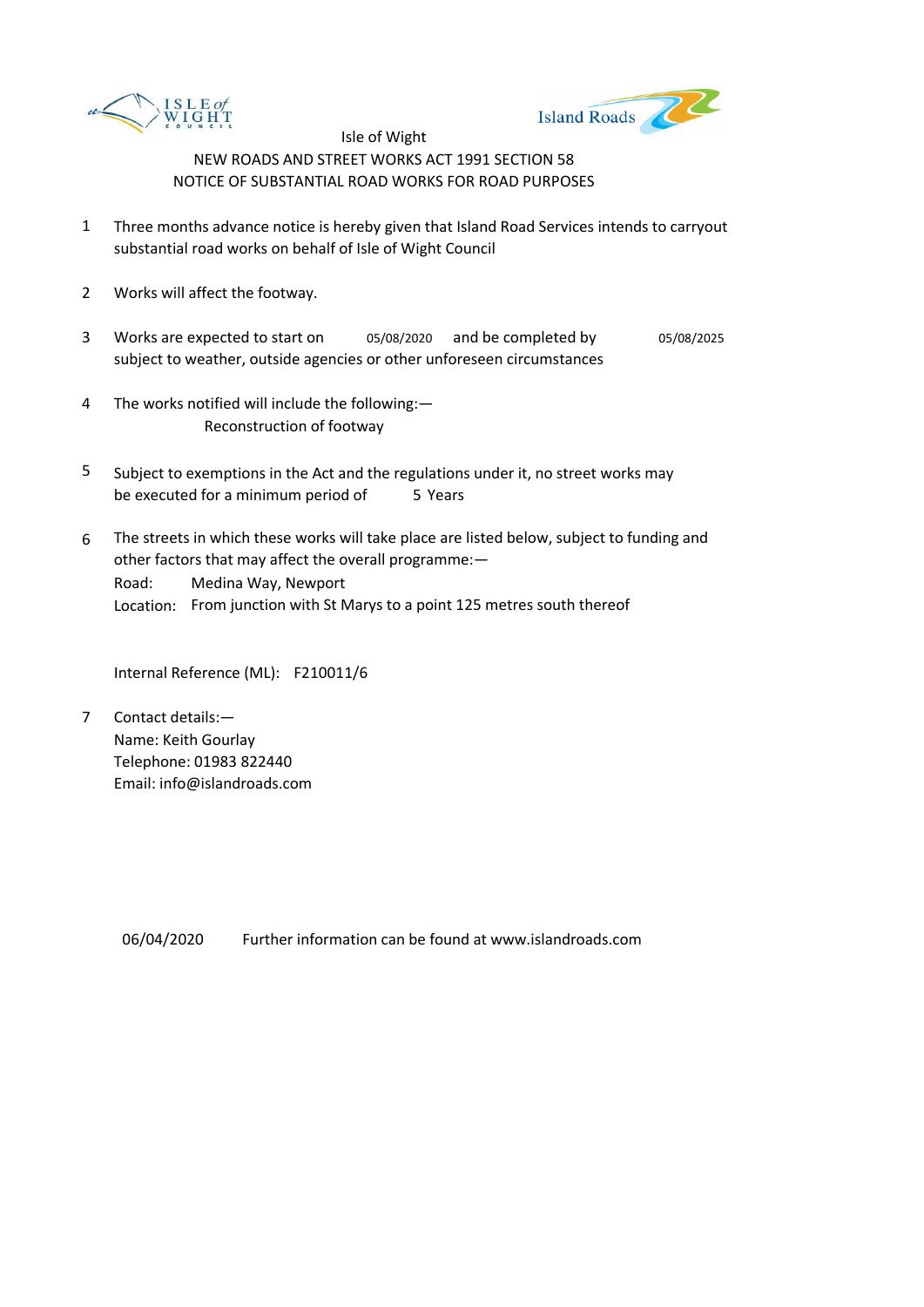



- 1 Three months advance notice is hereby given that Island Road Services intends to carryout substantial road works on behalf of Isle of Wight Council
- 2 Works will affect the footway.
- 3 Works are expected to start on  $0.5/08/2020$  and be completed by  $0.5/08/2025$ subject to weather, outside agencies or other unforeseen circumstances
- 4 The works notified will include the following:— Reconstruction of footway
- 5 be executed for a minimum period of 5 Years Subject to exemptions in the Act and the regulations under it, no street works may
- 6 Road: Location: From junction with St Marys to a point 55 metres south thereof The streets in which these works will take place are listed below, subject to funding and other factors that may affect the overall programme:— Medina Way, Newport

Internal Reference (ML): F210012/3

7 Contact details:— Name: Keith Gourlay Telephone: 01983 822440 Email: info@islandroads.com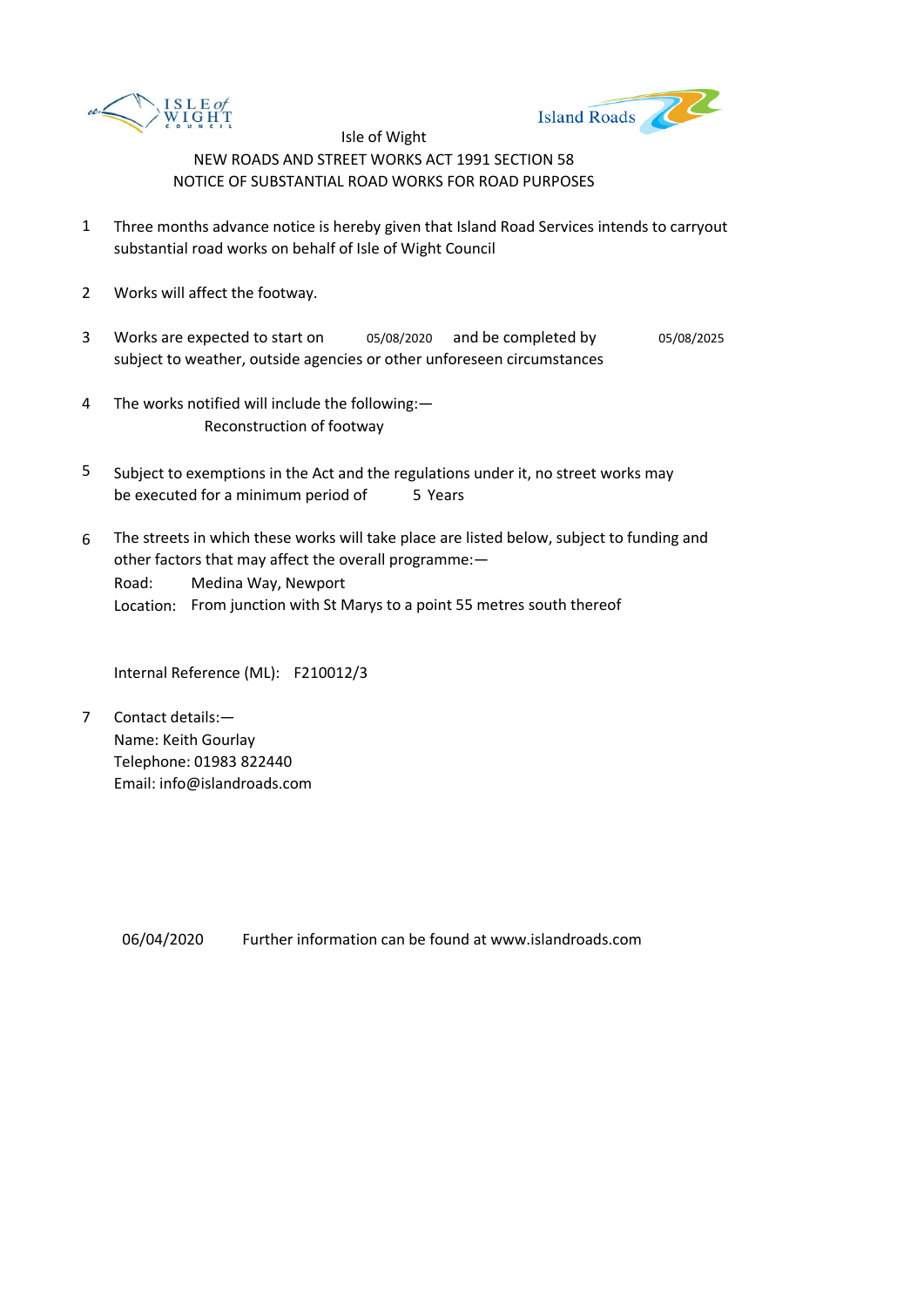



- 1 Three months advance notice is hereby given that Island Road Services intends to carryout substantial road works on behalf of Isle of Wight Council
- 2 Works will affect the footway.
- 3 Works are expected to start on  $0.5/08/2020$  and be completed by  $0.5/08/2025$ subject to weather, outside agencies or other unforeseen circumstances
- 4 The works notified will include the following:— Reconstruction of footway
- 5 be executed for a minimum period of 5 Years Subject to exemptions in the Act and the regulations under it, no street works may
- 6 Road: Location: Entire Area of the old St Marys Roundabout The streets in which these works will take place are listed below, subject to funding and other factors that may affect the overall programme:— Medina Way, Newport

Internal Reference (ML): F210016/3

7 Contact details:— Name: Keith Gourlay Telephone: 01983 822440 Email: info@islandroads.com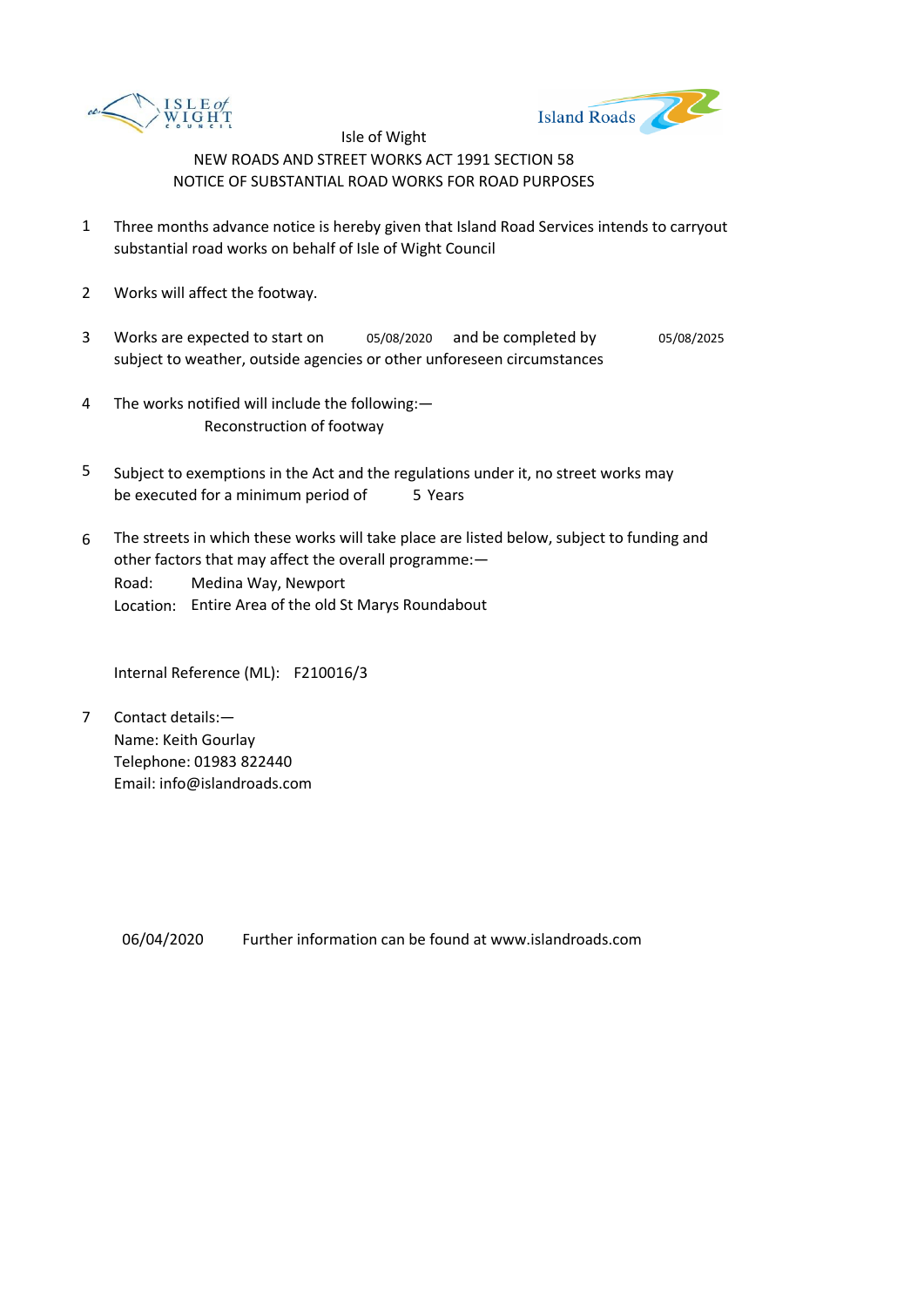



- 1 Three months advance notice is hereby given that Island Road Services intends to carryout substantial road works on behalf of Isle of Wight Council
- 2 Works will affect the footway.
- 3 Works are expected to start on 14/07/2020 and be completed by 14/07/2025 subject to weather, outside agencies or other unforeseen circumstances
- 4 The works notified will include the following:— Reconstruction of footway
- 5 be executed for a minimum period of 5 Years Subject to exemptions in the Act and the regulations under it, no street works may
- 6 Road: Location: From the junction of St Marys Roundabout to a point 175 metres north thereof. The streets in which these works will take place are listed below, subject to funding and other factors that may affect the overall programme:— Parkhurst Road (Medina Way), Newport

Internal Reference (ML): F210017/5

7 Contact details:— Name: Keith Gourlay Telephone: 01983 822440 Email: info@islandroads.com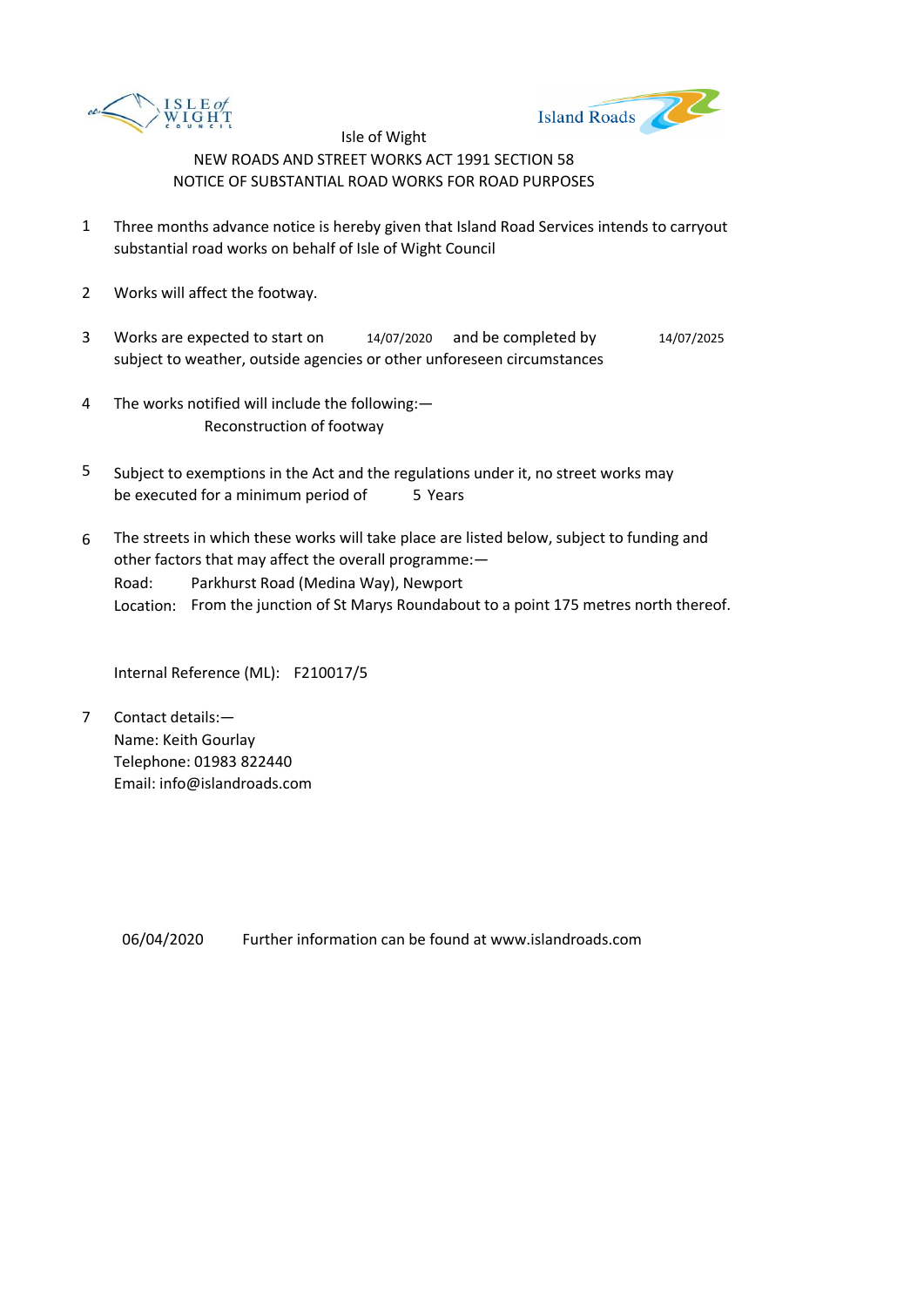



- 1 Three months advance notice is hereby given that Island Road Services intends to carryout substantial road works on behalf of Isle of Wight Council
- 2 Works will affect the footway.
- 3 Works are expected to start on 14/07/2020 and be completed by 14/07/2025 subject to weather, outside agencies or other unforeseen circumstances
- 4 The works notified will include the following:— Reconstruction of footway
- 5 be executed for a minimum period of 5 Years Subject to exemptions in the Act and the regulations under it, no street works may
- 6 The streets in which these works will take place are listed below, subject to funding and other factors that may affect the overall programme:—
	- Road: Parkhurst Road (Medina Way), Newport
		- Location: From a point 175 metres north of St Marys Roundabout to a point 150 metres north thereo

Internal Reference (ML): F210018/5

7 Contact details:— Name: Keith Gourlay Telephone: 01983 822440 Email: info@islandroads.com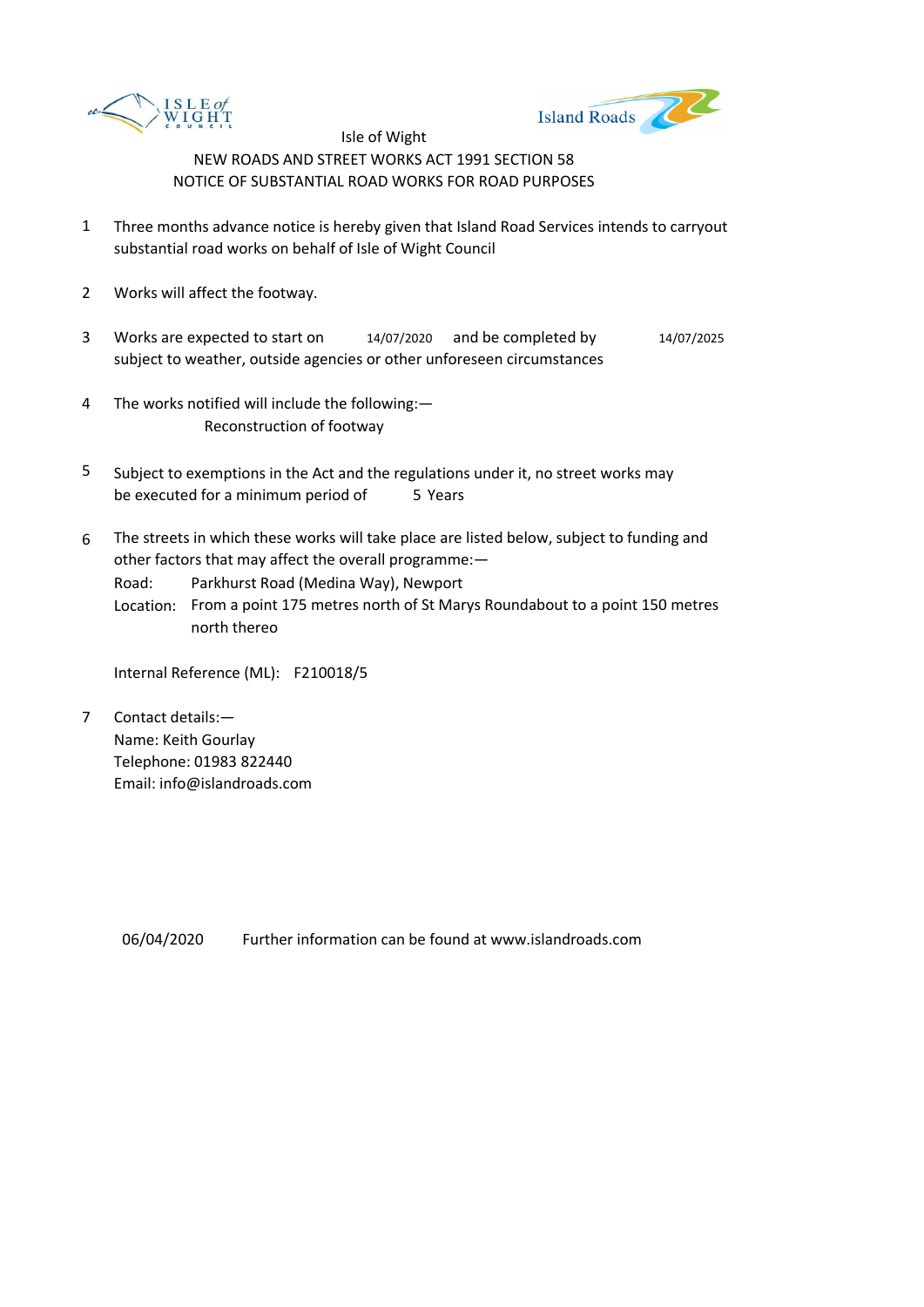



- 1 Three months advance notice is hereby given that Island Road Services intends to carryout substantial road works on behalf of Isle of Wight Council
- 2 Works will affect the footway.
- 3 Works are expected to start on 14/07/2020 and be completed by 14/07/2025 subject to weather, outside agencies or other unforeseen circumstances
- 4 The works notified will include the following:— Reconstruction of footway
- 5 be executed for a minimum period of 5 Years Subject to exemptions in the Act and the regulations under it, no street works may
- 6 The streets in which these works will take place are listed below, subject to funding and other factors that may affect the overall programme:—
	- Road: Parkhurst Road (Medina Way), Newport
		- Location: From a point 250 metres north of St Marys Roundabout to a point 110 metres north thereof

Internal Reference (ML): F210019/5

7 Contact details:— Name: Keith Gourlay Telephone: 01983 822440 Email: info@islandroads.com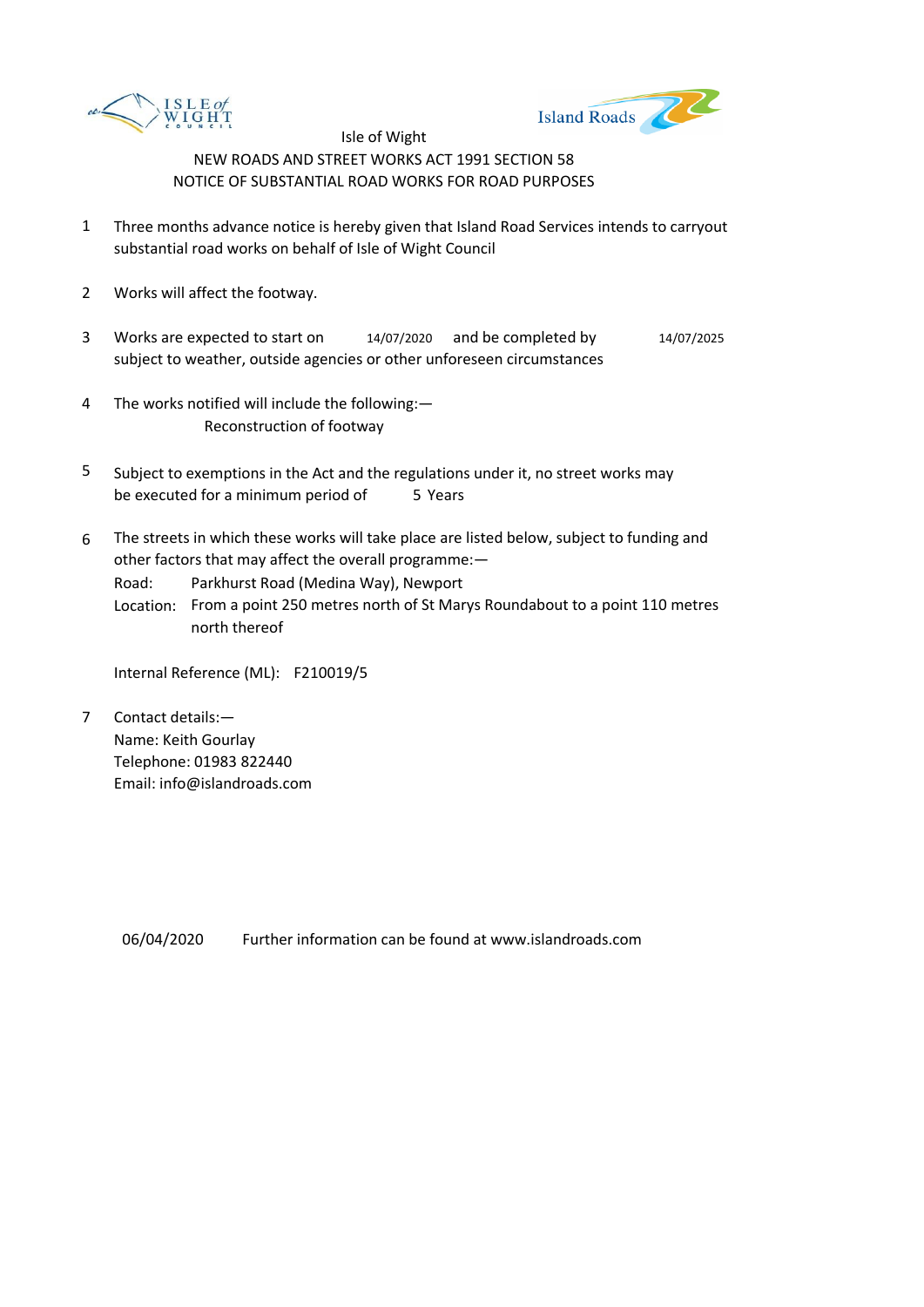



- 1 Three months advance notice is hereby given that Island Road Services intends to carryout substantial road works on behalf of Isle of Wight Council
- 2 Works will affect the footway.
- 3 Works are expected to start on 14/07/2020 and be completed by 14/07/2025 subject to weather, outside agencies or other unforeseen circumstances
- 4 The works notified will include the following:— Reconstruction of footway
- 5 be executed for a minimum period of 5 Years Subject to exemptions in the Act and the regulations under it, no street works may
- 6 The streets in which these works will take place are listed below, subject to funding and other factors that may affect the overall programme:—
	- Road: Parkhurst Road (Medina Way), Newport
		- Location: From a point 175 metres north of St Marys Roundabout to a point 250 metres north thereof

Internal Reference (ML): F210020/5

7 Contact details:— Name: Keith Gourlay Telephone: 01983 822440 Email: info@islandroads.com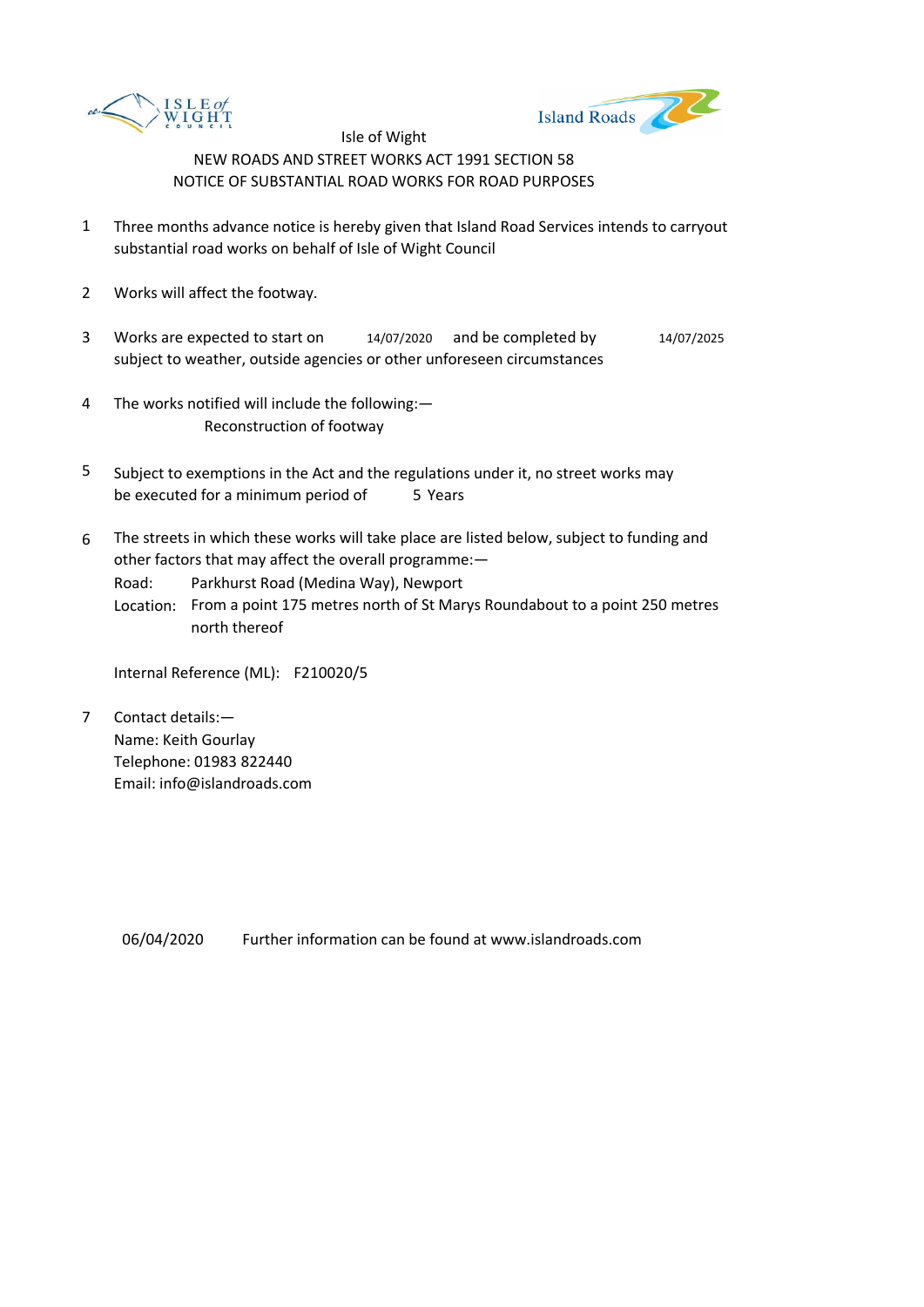



- 1 Three months advance notice is hereby given that Island Road Services intends to carryout substantial road works on behalf of Isle of Wight Council
- 2 Works will affect the footway.
- 3 Works are expected to start on  $0.5/08/2020$  and be completed by  $0.5/08/2025$ subject to weather, outside agencies or other unforeseen circumstances
- 4 The works notified will include the following:— Reconstruction of footway
- 5 be executed for a minimum period of 5 Years Subject to exemptions in the Act and the regulations under it, no street works may
- 6 Road: Location: From Hampshire Crescent to a point 90 metres east thereof The streets in which these works will take place are listed below, subject to funding and other factors that may affect the overall programme:— Forest Road, Newport

Internal Reference (ML): F210045/6

7 Contact details:— Name: Keith Gourlay Telephone: 01983 822440 Email: info@islandroads.com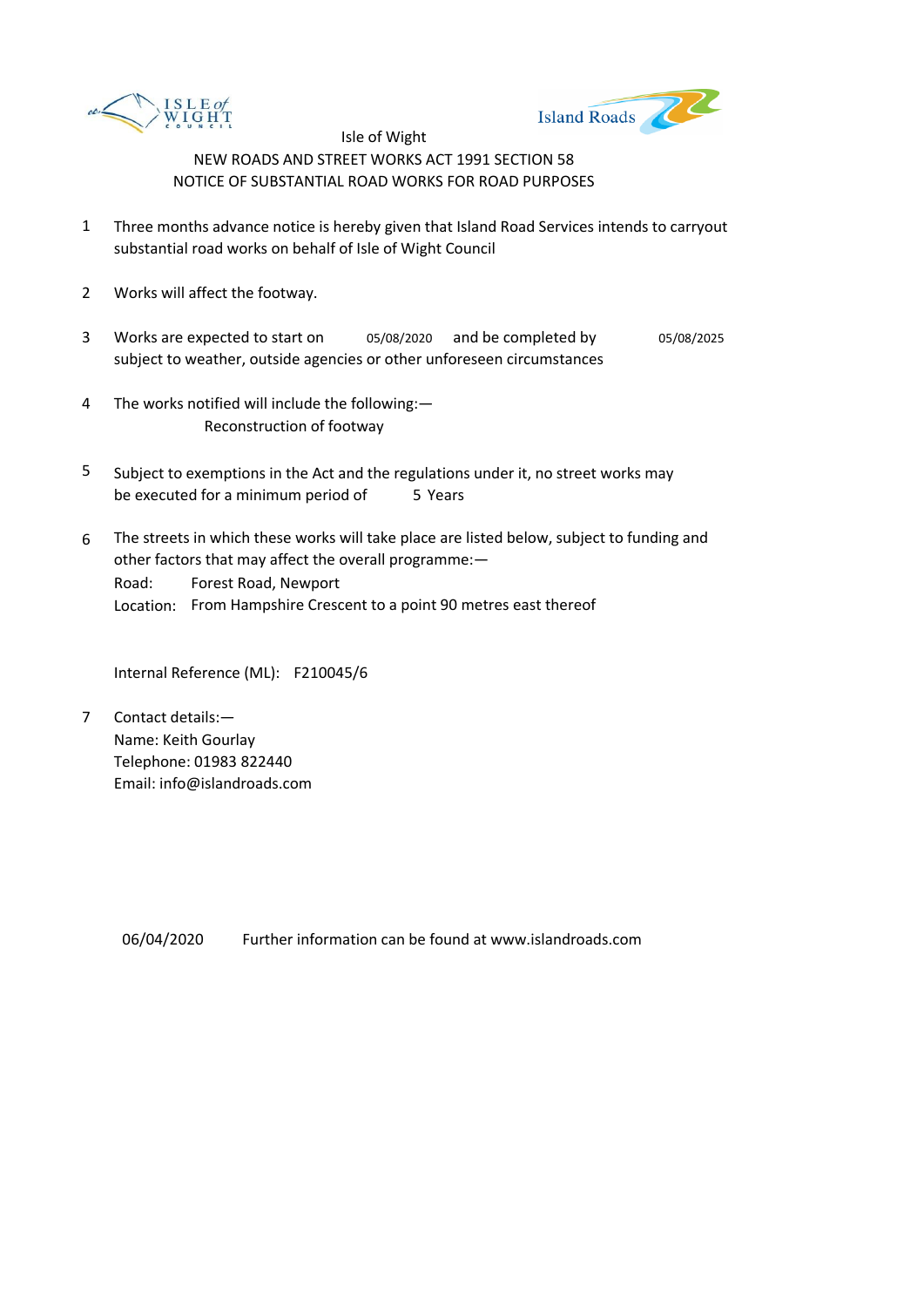



- 1 Three months advance notice is hereby given that Island Road Services intends to carryout substantial road works on behalf of Isle of Wight Council
- 2 Works will affect the footway.
- 3 Works are expected to start on subject to weather, outside agencies or other unforeseen circumstances 10/09/2020 and be completed by 10/09/2025
- 4 The works notified will include the following:— Reconstruction of footway
- 5 be executed for a minimum period of 5 Years Subject to exemptions in the Act and the regulations under it, no street works may
- 6 The streets in which these works will take place are listed below, subject to funding and other factors that may affect the overall programme:—
	- Road: Forest Road (Parkhurst Road), Newport
	- Location: From a point 120 metres east of Hampshire Crescent to point 170 metres south thereof

Internal Reference (ML): F210046/7

7 Contact details:— Name: Keith Gourlay Telephone: 01983 822440 Email: info@islandroads.com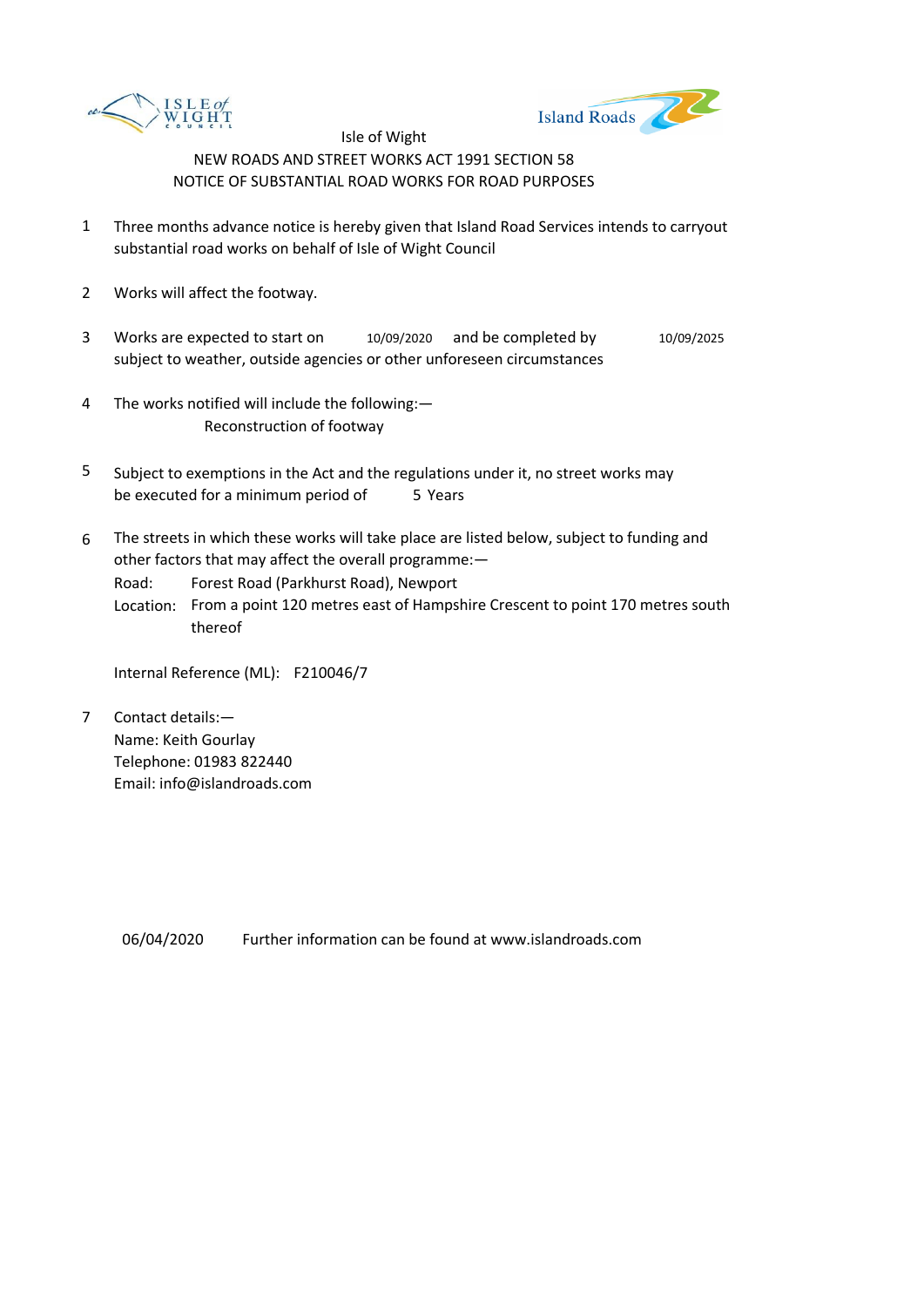



- 1 Three months advance notice is hereby given that Island Road Services intends to carryout substantial road works on behalf of Isle of Wight Council
- 2 Works will affect the footway.
- 3 Works are expected to start on  $0.5/08/2020$  and be completed by  $0.5/08/2025$ subject to weather, outside agencies or other unforeseen circumstances
- 4 The works notified will include the following:— Reconstruction of footway
- 5 be executed for a minimum period of 5 Years Subject to exemptions in the Act and the regulations under it, no street works may
- 6 Road: Location: From a point 90 metres east of Hampshire Crescent to a point metres east thereof The streets in which these works will take place are listed below, subject to funding and other factors that may affect the overall programme:— Forest Road, Newport

Internal Reference (ML): F210046/6

7 Contact details:— Name: Keith Gourlay Telephone: 01983 822440 Email: info@islandroads.com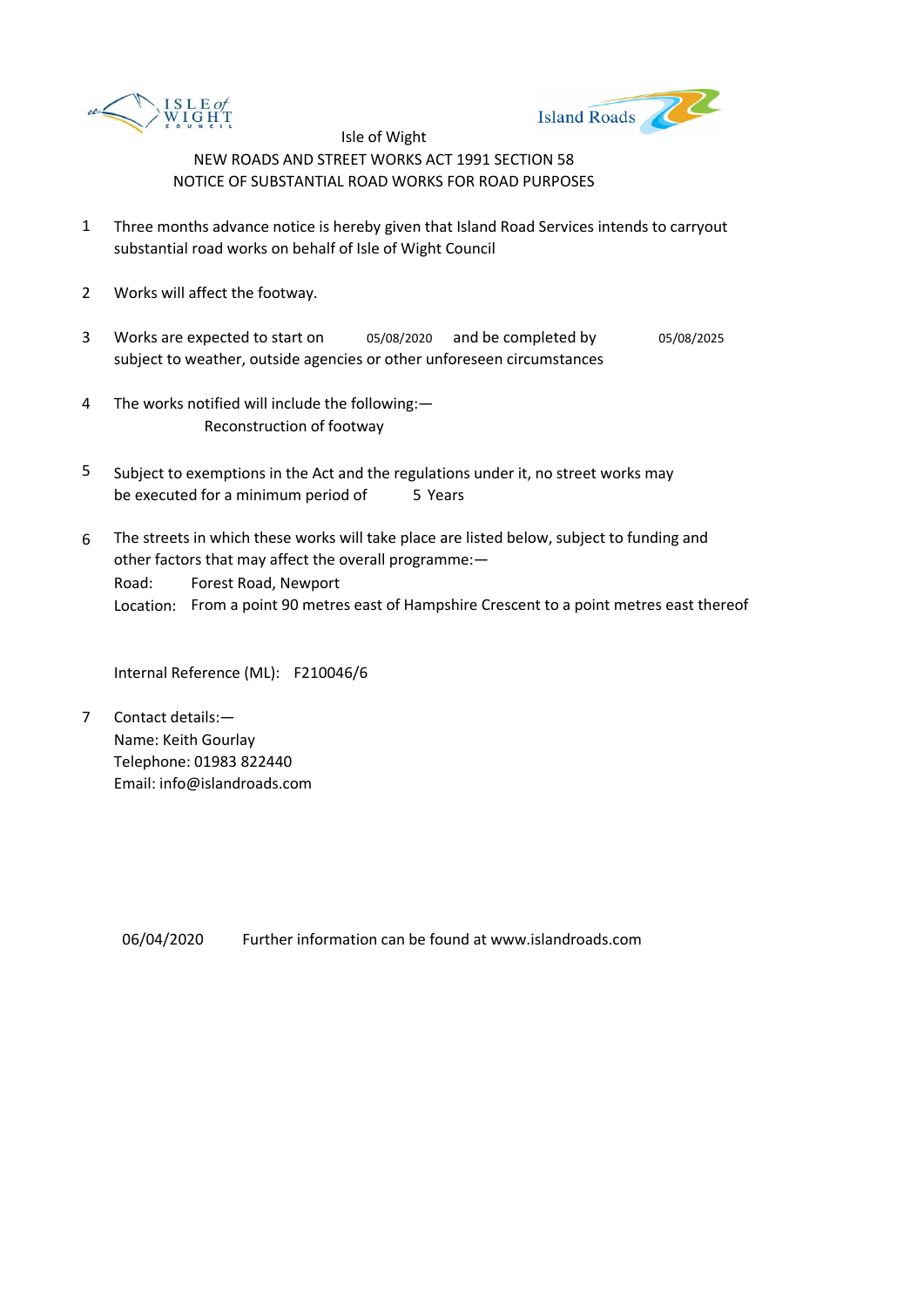



- 1 Three months advance notice is hereby given that Island Road Services intends to carryout substantial road works on behalf of Isle of Wight Council
- 2 Works will affect the footway.
- 3 Works are expected to start on  $0.5/08/2020$  and be completed by  $0.5/08/2025$ subject to weather, outside agencies or other unforeseen circumstances
- 4 The works notified will include the following:— Reconstruction of footway
- 5 be executed for a minimum period of 5 Years Subject to exemptions in the Act and the regulations under it, no street works may
- 6 Road: Location: From junction with Forest Road to a point 50 metres north thereof The streets in which these works will take place are listed below, subject to funding and other factors that may affect the overall programme:— Parkhurst Road (Forest Road Slip), Newport

Internal Reference (ML): F213469/2

7 Contact details:— Name: Keith Gourlay Telephone: 01983 822440 Email: info@islandroads.com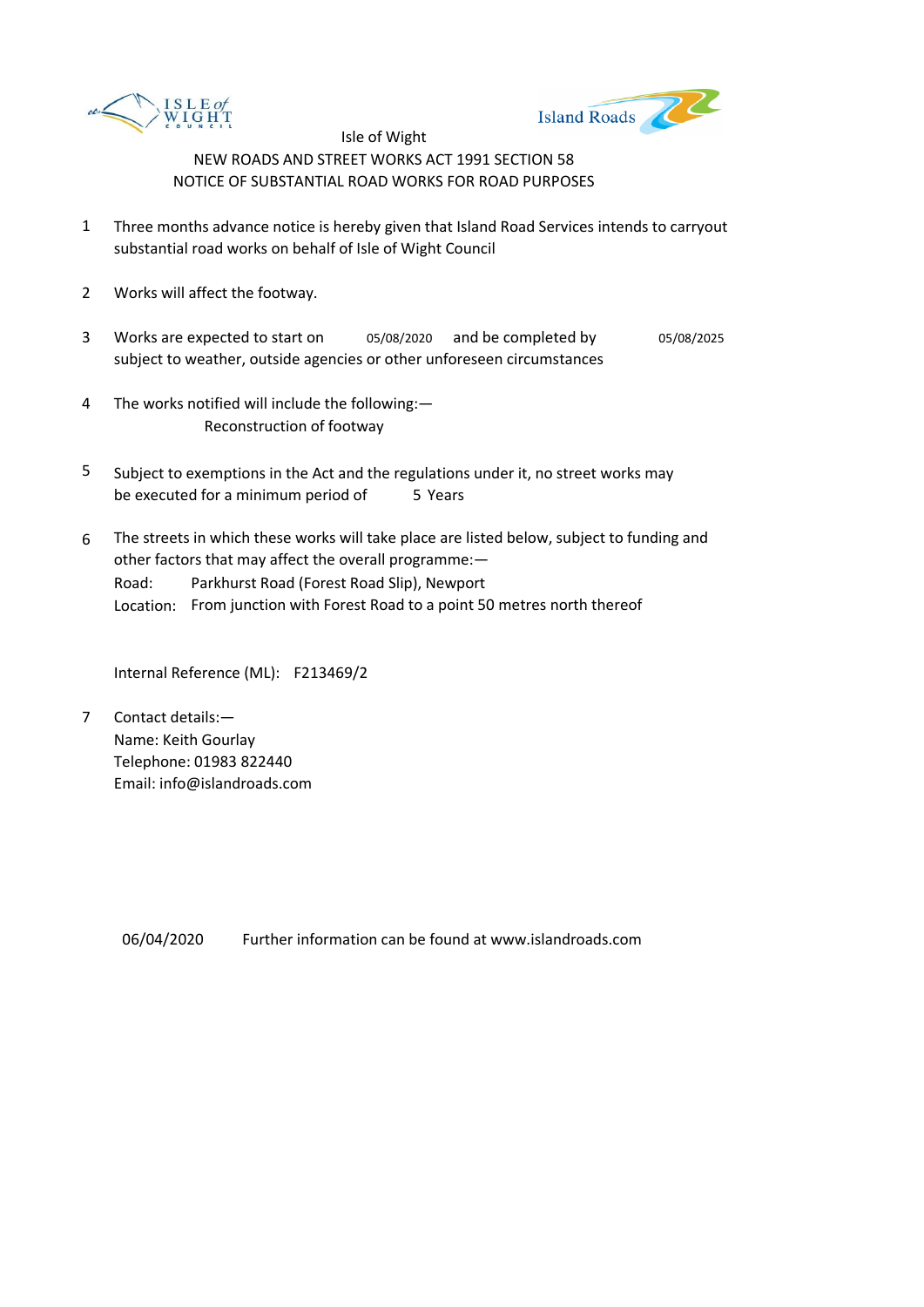



- 1 Three months advance notice is hereby given that Island Road Services intends to carryout substantial road works on behalf of Isle of Wight Council
- 2 Works will affect the footway.
- 3 Works are expected to start on subject to weather, outside agencies or other unforeseen circumstances 14/07/2020 and be completed by 14/07/2025
- 4 The works notified will include the following:— Reconstruction of footway
- 5 be executed for a minimum period of 5 Years Subject to exemptions in the Act and the regulations under it, no street works may
- 6 The streets in which these works will take place are listed below, subject to funding and other factors that may affect the overall programme:—

Road: Hunnyhill, Newport

Location: From junction with Forest Road (Parkhurst Road) to a point 110 meters south thereof

Internal Reference (ML): F220146/3

7 Contact details:— Name: Keith Gourlay Telephone: 01983 822440 Email: info@islandroads.com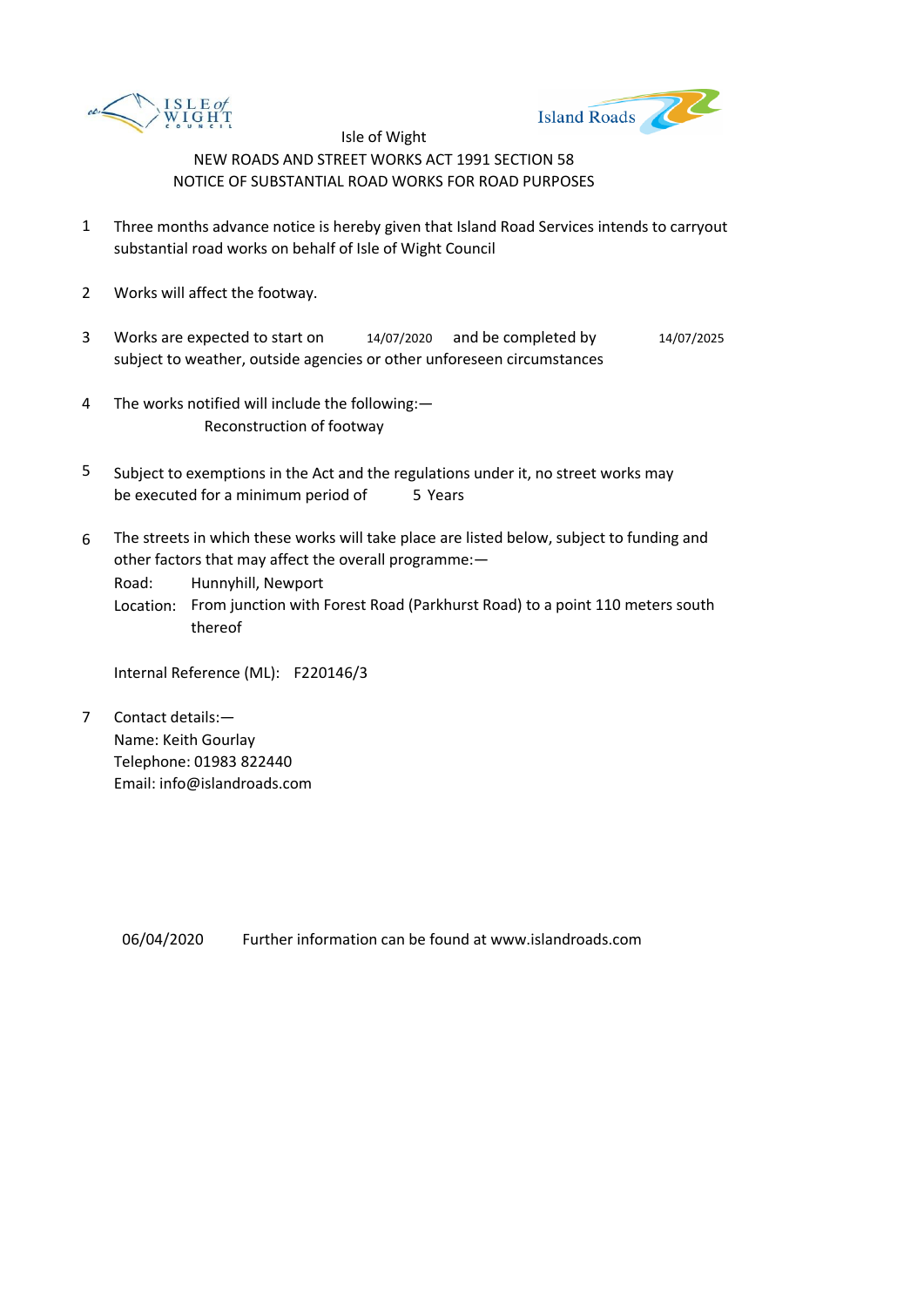



- 1 Three months advance notice is hereby given that Island Road Services intends to carryout substantial road works on behalf of Isle of Wight Council
- 2 Works will affect the footway.
- 3 Works are expected to start on  $0.5/08/2020$  and be completed by  $0.5/08/2025$ subject to weather, outside agencies or other unforeseen circumstances
- 4 The works notified will include the following:— Reconstruction of footway
- 5 be executed for a minimum period of 5 Years Subject to exemptions in the Act and the regulations under it, no street works may
- 6 Road: Location: Entire circulatory lane around B&Q Roundabout (80m length) The streets in which these works will take place are listed below, subject to funding and other factors that may affect the overall programme:— Dodnor Lane, Newport

Internal Reference (ML): F241177/2

7 Contact details:— Name: Keith Gourlay Telephone: 01983 822440 Email: info@islandroads.com